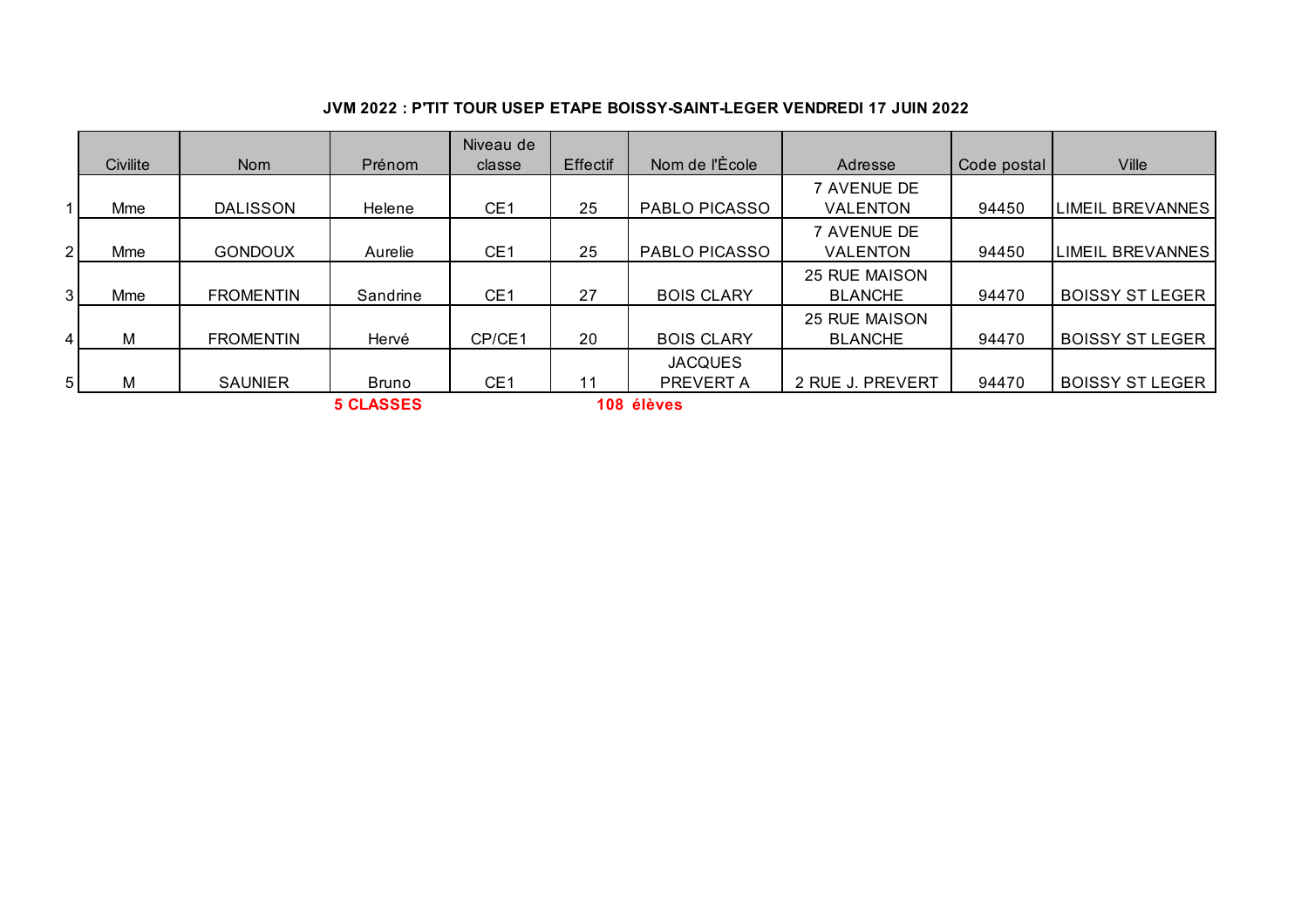| Code_Enseignant | Civilite | <b>Nom</b>       | PrEnom   | Date d'inscription |
|-----------------|----------|------------------|----------|--------------------|
| EN125154        | Mme      | DALISSON         | Helene   | 16-05-2022         |
| EN580027        | Mme      | <b>FROMENTIN</b> | Sandrine | 08-05-2022         |
| EN920086        | м        | <b>FROMENTIN</b> | HervÉ    | 08-05-2022         |
| EN782381        | м        | <b>SAUNIER</b>   | Bruno    | 08-05-2022         |
| EN293827        | Mme      | <b>GONDOUX</b>   | Aurelie  | 16-05-2022         |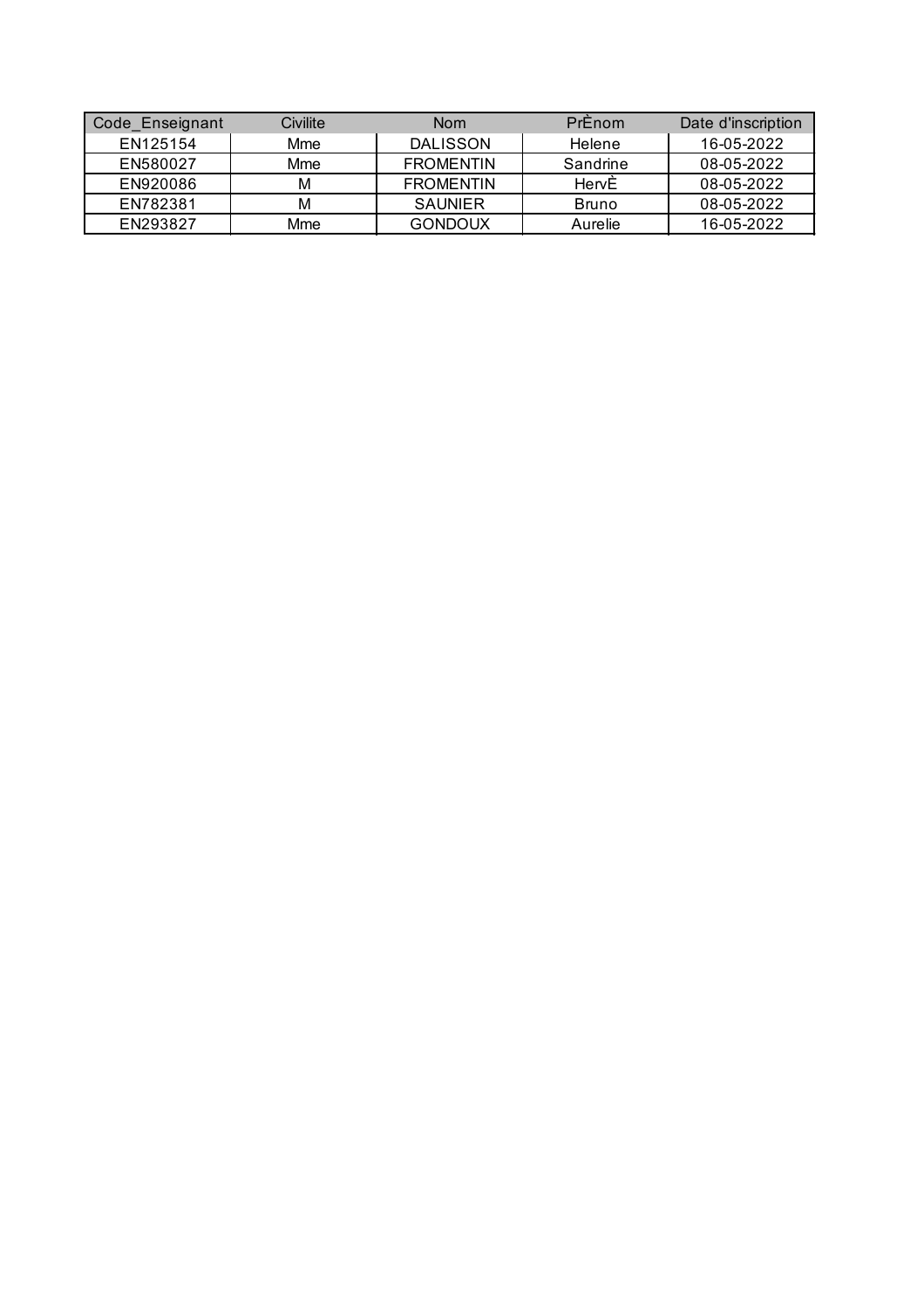| Heure inscription |            | Date derniere modif-leure derniere modit | Code RNE | Licence USEP |
|-------------------|------------|------------------------------------------|----------|--------------|
| 20:31:22          | 00-00-0000 |                                          | 1941337t | l Non        |
| 18:43:35          | 00-00-0000 |                                          | 0941132v | lOui         |
| 18.44.21          | 00-00-0000 |                                          | O941132v | lOui         |
| 19:04:21          | 00-00-0000 |                                          | 0941402n | l Non        |
| 21:01:18          | 16-05-2022 | 21:10:29                                 | 0941337T | l Non        |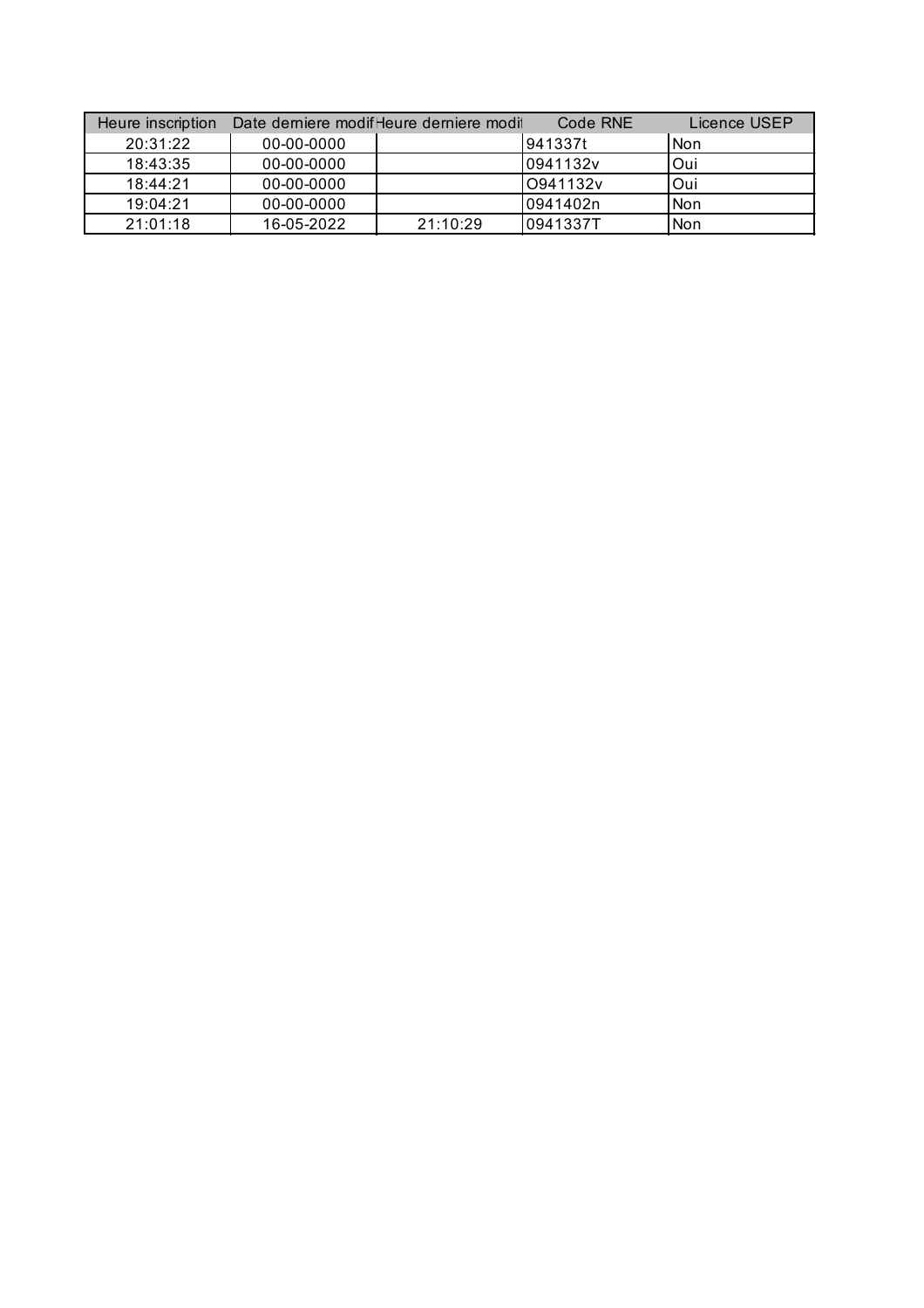| Type de classe | Niveau de classe | Effectif de la classe nbre d'adhÉrents USrent a une assoc. de |    |                      |  |  |  |
|----------------|------------------|---------------------------------------------------------------|----|----------------------|--|--|--|
| Banale         | CE <sub>1</sub>  | 25                                                            | 25 | bciation USEP de l'自 |  |  |  |
| <b>Banale</b>  | CE1              |                                                               |    | bciation USEP de l'自 |  |  |  |
| <b>Banale</b>  | CP/CE1           |                                                               | 20 | bciation USEP de l'白 |  |  |  |
| <b>Banale</b>  | CE1              |                                                               |    | Aucune               |  |  |  |
| <b>Banale</b>  |                  | 25                                                            | 25 | bciation USEP de l'白 |  |  |  |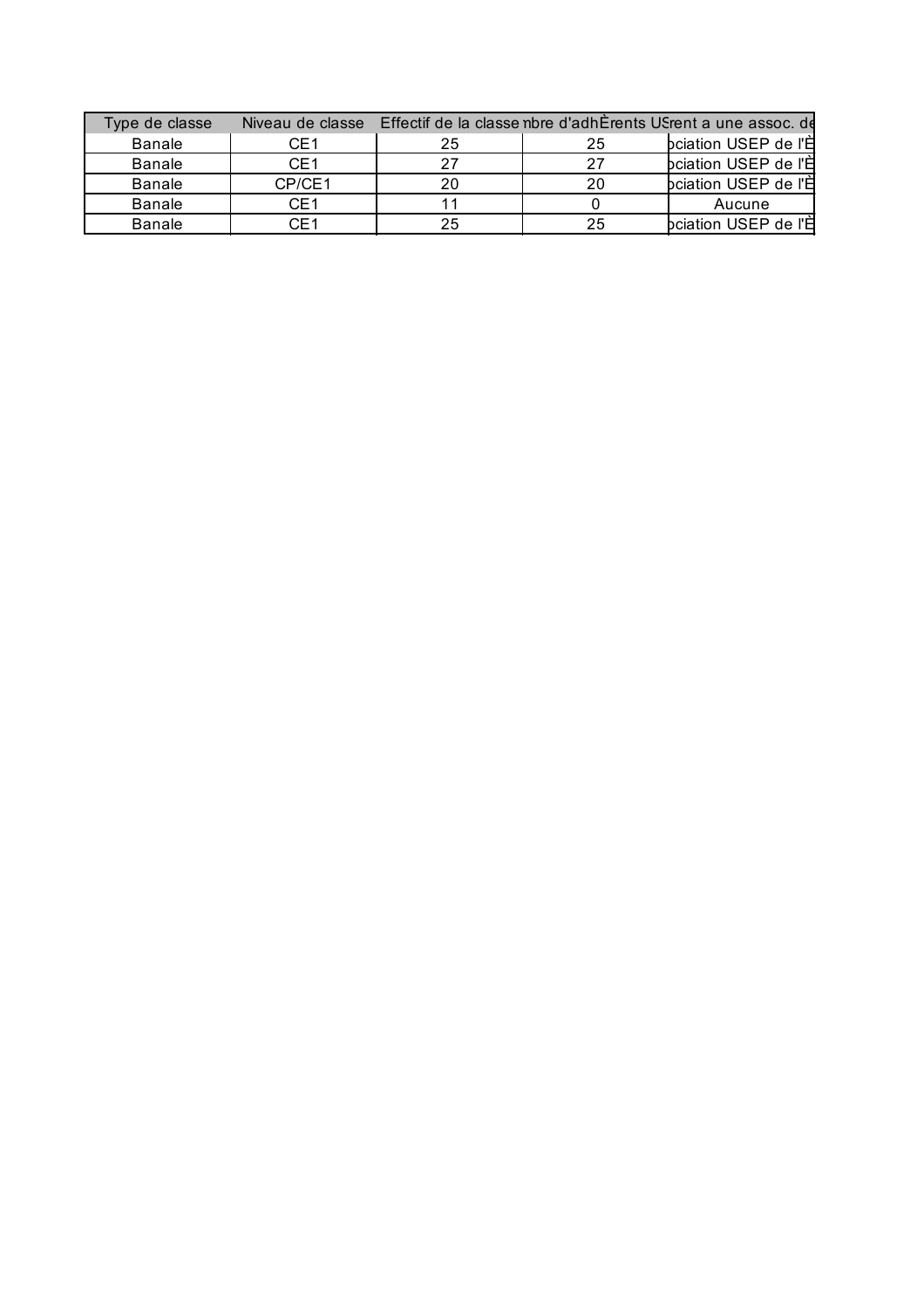| Nom de l'assoc.        | Nom de l'Ecole    | Adresse                          | Code postal | Ville                  |
|------------------------|-------------------|----------------------------------|-------------|------------------------|
| Olympic'asso           |                   | PABLO PICASSO VENUE DE VALENT    | 94450       | LIMEIL BREVANNES       |
| p'tits loups du bois d | <b>BOIS CLARY</b> | <b>RUE MAISON BLAND</b>          | 94470       | <b>BOISSY ST LEGER</b> |
| p'tits loups du bois d | <b>BOIS CLARY</b> | <b>RUE MAISON BLAND</b>          | 94470       | <b>BOISSY ST LEGER</b> |
|                        |                   | JACQUES PREVERT 2 RUE J. PREVERT | 94470       | <b>BOISSY ST LEGER</b> |
| Olympic'asso           |                   | PABLO PICASSO VENUE DE VALENT    | 94450       | LIMEIL BREVANNES       |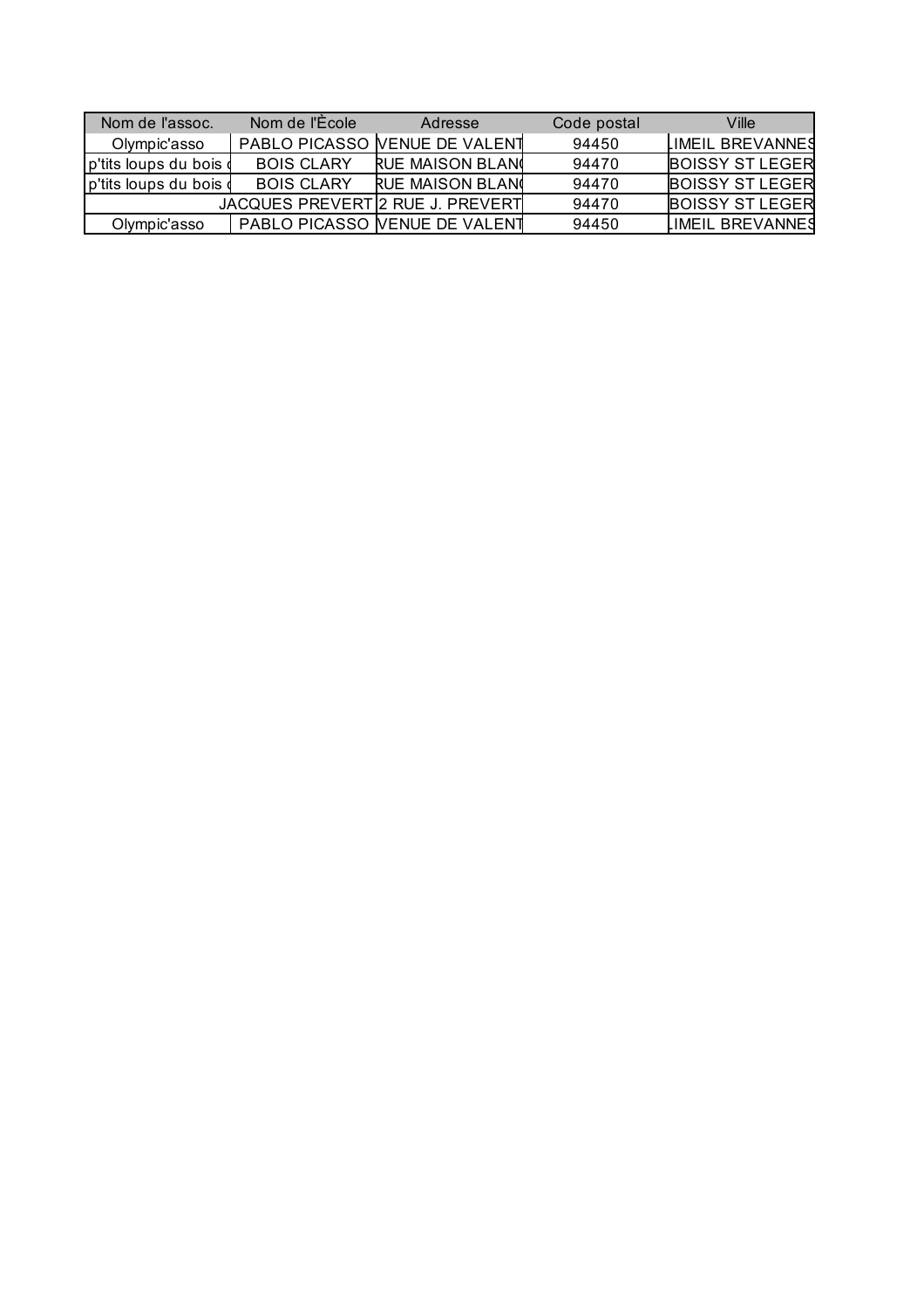| Circonscription | Telephone  |                       | Nom du directeur PrÉnom du directeur | Mail École        |
|-----------------|------------|-----------------------|--------------------------------------|-------------------|
|                 | 0145995194 | <b>DOLBEAU</b>        | <b>ISABELLE</b>                      | 0941337T@ac-crete |
|                 | 0145696099 | BERNARD-COMBRE        | JEAN-LUC                             | 0941132V@ac-crete |
|                 | 0145696099 | <b>BERNARD COMBRE</b> | <b>JEAN LUC</b>                      | 0941132V@ac-crete |
|                 | 0145696207 | <b>LEROUX</b>         | <b>PEGGY</b>                         | 0941402N@ac-crete |
|                 | 0145995194 | MME DOLBEAU           | <b>ISABELLE</b>                      | 0941337T@ac-crete |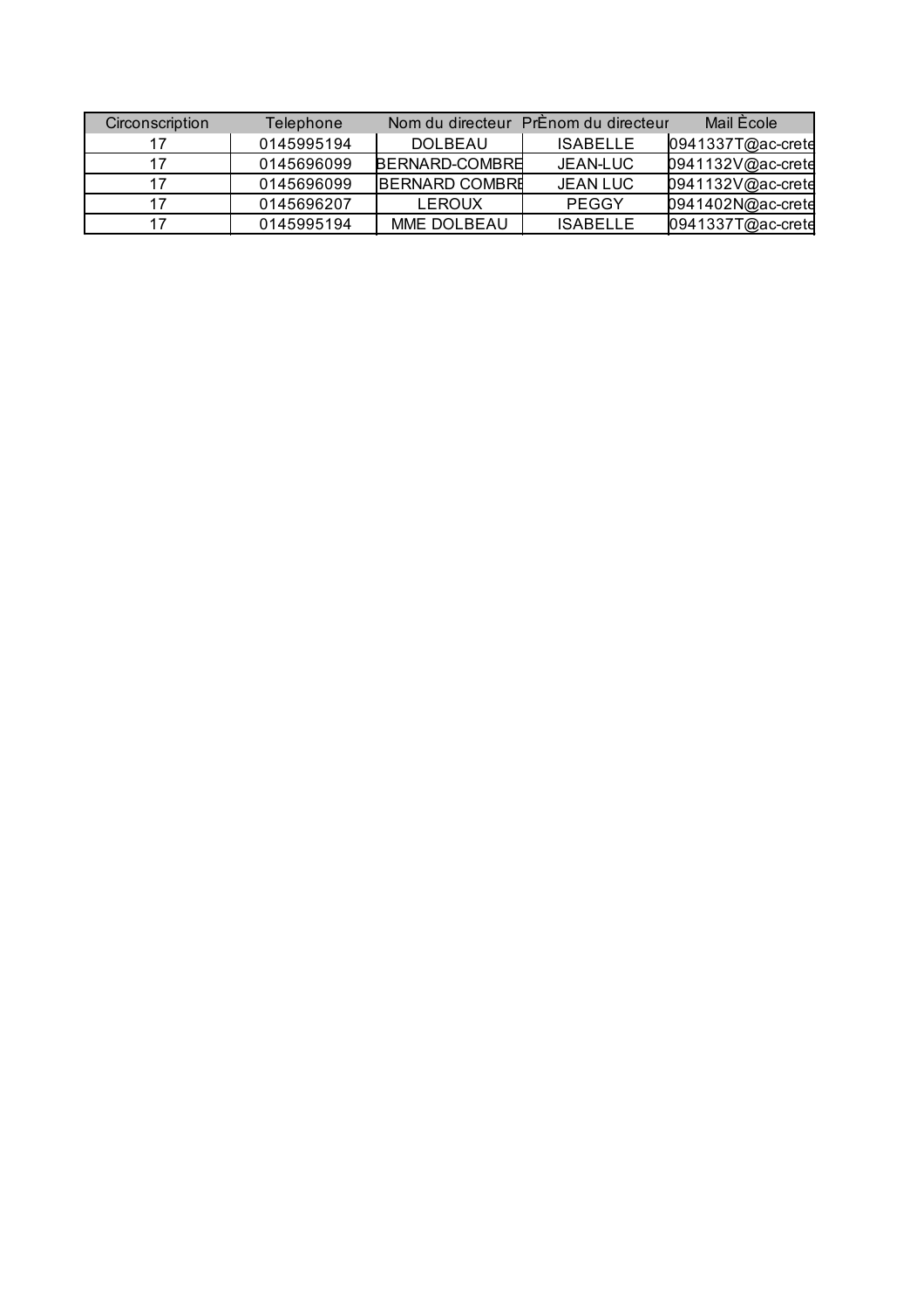| Ephone pecommentain lettre d'infreure d'arrivéure de dÉpement Enseadrement U<br>Mail perso |  |          |     |       |       |  |  |
|--------------------------------------------------------------------------------------------|--|----------|-----|-------|-------|--|--|
| hdalisson@yahoo.fr0689218241                                                               |  |          | Oui | 9:30  | 15:30 |  |  |
| ndrine.94@wanadod663087523                                                                 |  |          | Oui | 00:00 | 00:00 |  |  |
| herve.7@wanadoo.f0663727732                                                                |  |          | Oui | 00:00 | 00:00 |  |  |
| ino.saunier@gmail.c0631186663                                                              |  |          | Oui | 00:00 | 00:00 |  |  |
| douxaurelie@gmail.                                                                         |  | 06/03/77 | Non | 9:30  | 15:30 |  |  |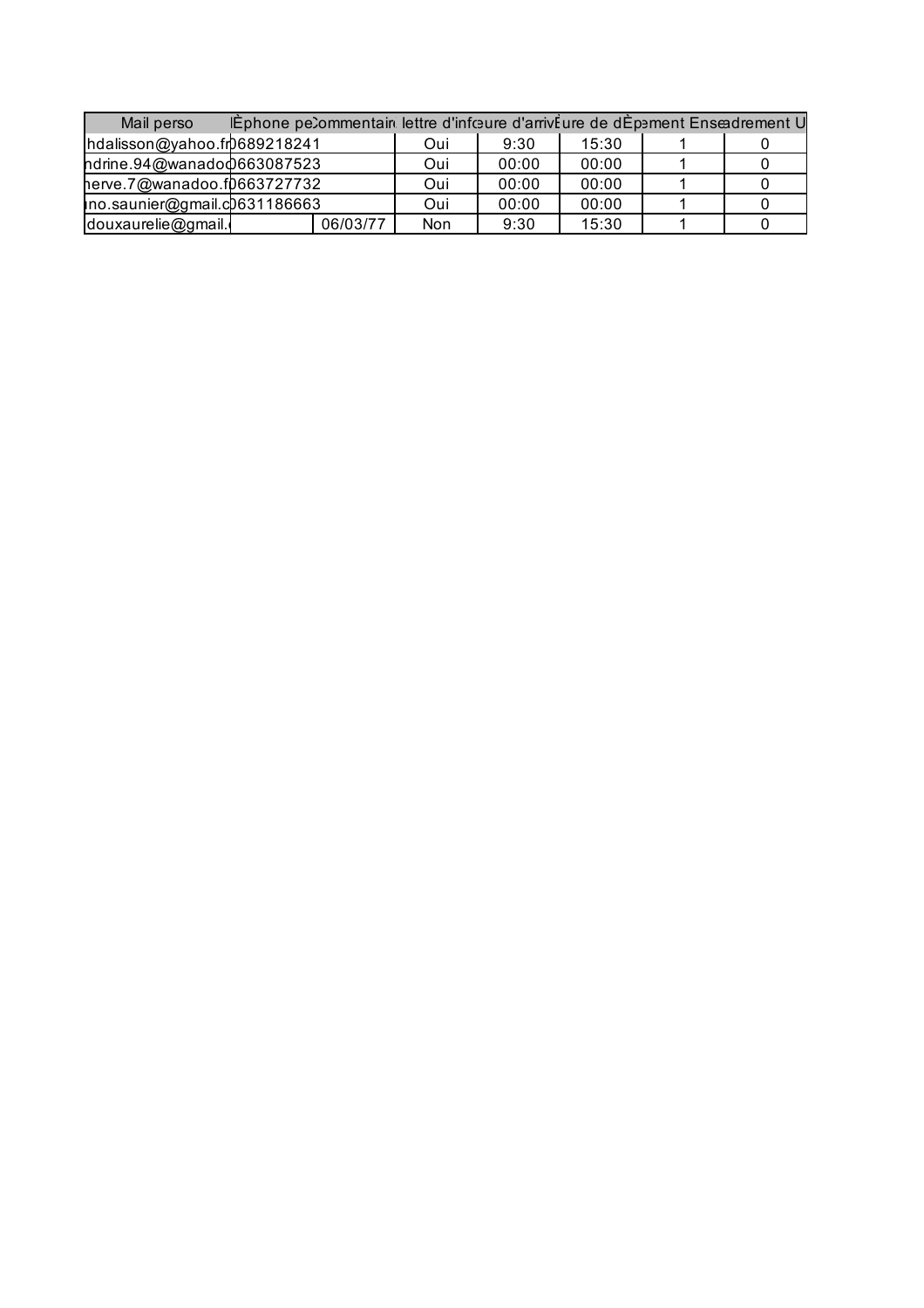| drement Paidrement Aieux journEmbre de PAire du/des F.ve(s) dEcla(s) ± besoinre des bescnt des trout |  |  |  |                   |  |  |             |  |  |
|------------------------------------------------------------------------------------------------------|--|--|--|-------------------|--|--|-------------|--|--|
|                                                                                                      |  |  |  |                   |  |  |             |  |  |
|                                                                                                      |  |  |  |                   |  |  |             |  |  |
|                                                                                                      |  |  |  |                   |  |  |             |  |  |
|                                                                                                      |  |  |  | <b>Epanocyto!</b> |  |  |             |  |  |
|                                                                                                      |  |  |  |                   |  |  | fant alloph |  |  |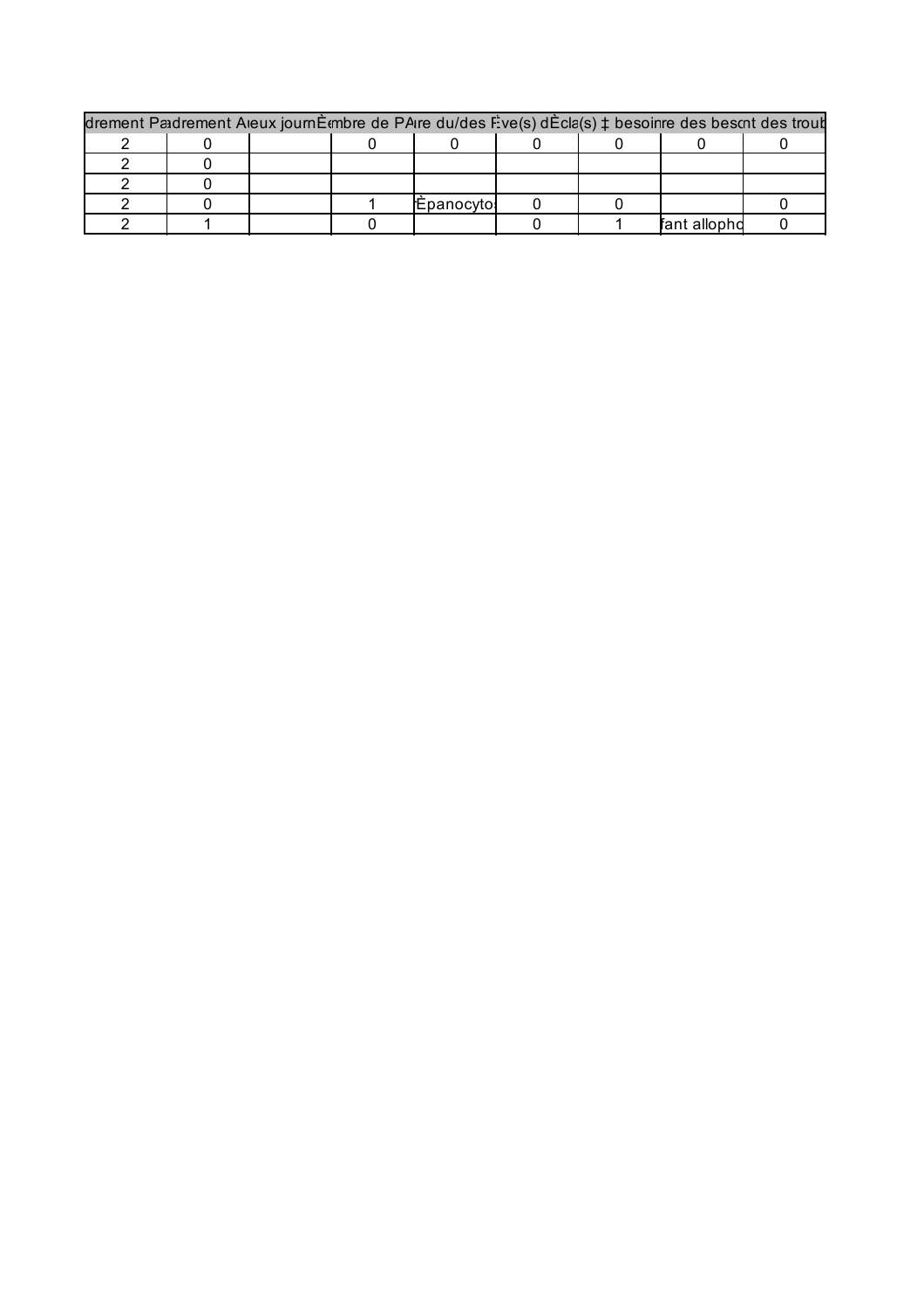| en de transientaire tramentaire gÈnÈral             |  |  |  |  |  |  |  |  |
|-----------------------------------------------------|--|--|--|--|--|--|--|--|
| tation car pirge par la mairie de Limeil-BrÈvannes) |  |  |  |  |  |  |  |  |
| A pieds                                             |  |  |  |  |  |  |  |  |
| A pieds                                             |  |  |  |  |  |  |  |  |
| A pieds                                             |  |  |  |  |  |  |  |  |
| ar municipal                                        |  |  |  |  |  |  |  |  |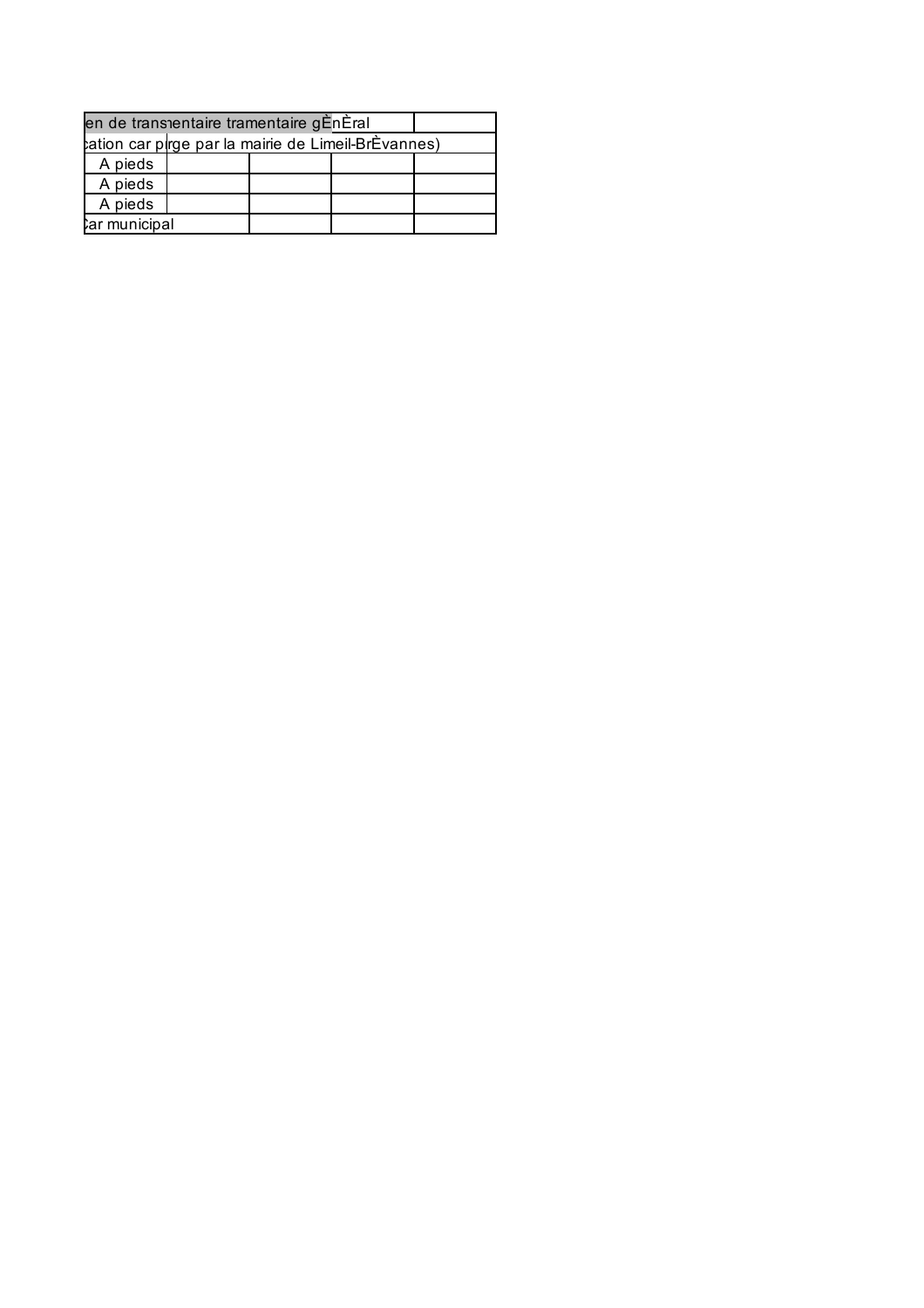| Nom                     | PrÈnom       | <b>Code Enseignant</b> | <b>Code Association</b> | Nom Enseignant  |
|-------------------------|--------------|------------------------|-------------------------|-----------------|
|                         |              |                        |                         |                 |
|                         |              |                        |                         |                 |
|                         |              |                        |                         |                 |
| <b>ADAM</b>             | Laurentiu    | EN125154               | AS138548                | <b>DALISSON</b> |
| <b>BA</b>               | Cheikh       | EN125154               | AS138548                | <b>DALISSON</b> |
| <b>BEAUSSAULT</b>       | Malaury      | EN125154               | AS138548                | <b>DALISSON</b> |
| <b>BOUBOU</b>           | Samuel       | EN125154               | AS138548                | <b>DALISSON</b> |
| <b>BOUKHATEM</b>        | Inaya        | EN125154               | AS138548                | <b>DALISSON</b> |
| <b>BOUROUIH</b>         | Nayel        | EN125154               | AS138548                | <b>DALISSON</b> |
| <b>CASTRAVET</b>        | Evelina      | EN125154               | AS138548                | <b>DALISSON</b> |
| <b>CROLLE</b>           | Linsey       | EN125154               | AS138548                | <b>DALISSON</b> |
| <b>DEROCK</b>           | MatÈo        | EN125154               | AS138548                | <b>DALISSON</b> |
| <b>DIARRA</b>           | Raba         | EN125154               | AS138548                | <b>DALISSON</b> |
| <b>EDWARDS</b>          | NoÈ          | EN125154               | AS138548                | <b>DALISSON</b> |
| <b>GAVRISCIUC</b>       | Damian       | EN125154               | AS138548                | <b>DALISSON</b> |
| <b>BUENNE LE TRESTI</b> | Liam         | EN125154               | AS138548                | <b>DALISSON</b> |
| <b>KIM</b>              | KÈvin        | EN125154               | AS138548                | <b>DALISSON</b> |
| <b>LEFEBVRE</b>         | Hugo         | EN125154               | AS138548                | <b>DALISSON</b> |
| <b>LEOPOLDIE</b>        | DoÈlia       | EN125154               | AS138548                | <b>DALISSON</b> |
| <b>NGUYEN</b>           | Bao an       | EN125154               | AS138548                | <b>DALISSON</b> |
| <b>PHAM</b>             | Lucie        | EN125154               | AS138548                | <b>DALISSON</b> |
| <b>ROCHE</b>            | Noah         | EN125154               | AS138548                | <b>DALISSON</b> |
| <b>SCUTARU</b>          | Gabriela     | EN125154               | AS138548                | <b>DALISSON</b> |
| <b>SEPCHAT</b>          | Liam         | EN125154               | AS138548                | <b>DALISSON</b> |
| SI AHMED                | Sirine       | EN125154               | AS138548                | <b>DALISSON</b> |
| <b>TARSIM</b>           | Sohayb       | EN125154               | AS138548                | <b>DALISSON</b> |
| <b>TASSIUS</b>          | <b>Tessa</b> | EN125154               | AS138548                | <b>DALISSON</b> |
| YAHYAOUI                | Imen         | EN125154               | AS138548                | <b>DALISSON</b> |
| <b>BOISE</b>            | Wendy        | EN293827               | AS138548                | <b>GONDOUX</b>  |
| <b>BOUDRAA</b>          | Sandrine     | EN293827               | AS138548                | <b>GONDOUX</b>  |
| <b>BOUEXEL</b>          | MaÎl         | EN293827               | AS138548                | <b>GONDOUX</b>  |
| <b>CAMARA</b>           | Victery      | EN293827               | AS138548                | <b>GONDOUX</b>  |
| <b>DEBERNARD</b>        | Harrison     | EN293827               | AS138548                | <b>GONDOUX</b>  |
| DELOUMEAUX              | Jahel        | EN293827               | AS138548                | <b>GONDOUX</b>  |
| <b>DZIEUWIATKA</b>      | Dana         | EN293827               | AS138548                | <b>GONDOUX</b>  |
| <b>FRANCOIS</b>         | Marlonn      | EN293827               | AS138548                | <b>GONDOUX</b>  |
| <b>GALANT</b>           | Mayssana     | EN293827               | AS138548                | <b>GONDOUX</b>  |
| <b>IVANOV</b>           | Sasha        | EN293827               | AS138548                | <b>GONDOUX</b>  |
| <b>JEYASINGHAM</b>      | Layan        | EN293827               | AS138548                | <b>GONDOUX</b>  |
| <b>JOSEPH</b>           | Joshua       | EN293827               | AS138548                | <b>GONDOUX</b>  |
| <b>KADDOUR</b>          | Samy         | EN293827               | AS138548                | <b>GONDOUX</b>  |
| LOUBLANE                | Nizar        | EN293827               | AS138548                | <b>GONDOUX</b>  |
| <b>LUCIANI</b>          | Angela       | EN293827               | AS138548                | <b>GONDOUX</b>  |
| <b>MARGUERITTE</b>      | Anna         | EN293827               | AS138548                | <b>GONDOUX</b>  |
| <b>MATOU</b>            | Jalis        | EN293827               | AS138548                | <b>GONDOUX</b>  |
| <b>MHAIL</b>            | Mina         | EN293827               | AS138548                | <b>GONDOUX</b>  |
| <b>OURAHMOUNE</b>       | Maria        | EN293827               | AS138548                | <b>GONDOUX</b>  |
| <b>RAJAOFETRA</b>       | AntenaÔna    | EN293827               | AS138548                | <b>GONDOUX</b>  |
| <b>SOME</b>             | Oria         | EN293827               | AS138548                | <b>GONDOUX</b>  |
| <b>TAHRI</b>            | Adam         | EN293827               | AS138548                | <b>GONDOUX</b>  |
| <b>TALLAH</b>           | Selma        | EN293827               | AS138548                | <b>GONDOUX</b>  |
| <b>TOURE</b>            | Maryam       | EN293827               | AS138548                | <b>GONDOUX</b>  |
|                         |              |                        |                         |                 |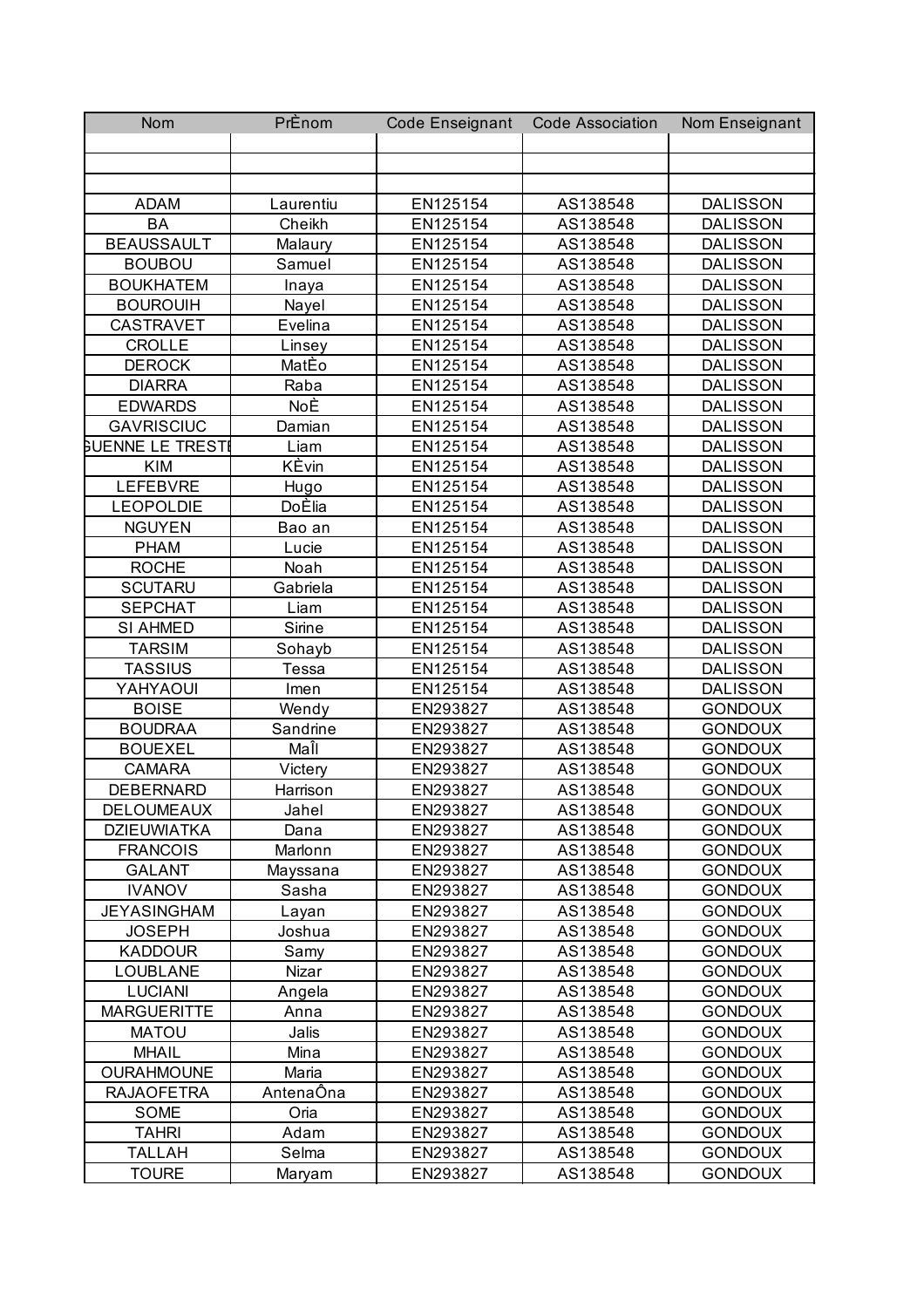| <b>ABBAOUI</b>          | Rayan       | EN580027 | AS871194 | <b>FROMENTIN</b> |
|-------------------------|-------------|----------|----------|------------------|
| <b>ALI</b>              | Nahil       | EN580027 | AS871194 | <b>FROMENTIN</b> |
| ALI                     | Rayan       | EN580027 | AS871194 | <b>FROMENTIN</b> |
| <b>BOIREAU GOMES</b>    | Lyamm       | EN580027 | AS871194 | <b>FROMENTIN</b> |
| <b>BOUCAS</b>           | Aaron       | EN580027 | AS871194 | <b>FROMENTIN</b> |
| <b>BOUYOUCEF</b>        | Jabir       | EN580027 | AS871194 | <b>FROMENTIN</b> |
| <b>BRAZ-COURTOIS</b>    | Ezequiel    | EN580027 | AS871194 | <b>FROMENTIN</b> |
| <b>DILEM</b>            | Maelys      | EN580027 | AS871194 | <b>FROMENTIN</b> |
| <b>DOS SANTOS</b>       | Aliya       | EN580027 | AS871194 | <b>FROMENTIN</b> |
| <b>DRANICERU</b>        | Alexandre   | EN580027 | AS871194 | <b>FROMENTIN</b> |
| <b>FABRONI</b>          | Manon       | EN580027 | AS871194 | <b>FROMENTIN</b> |
| <b>FATHALLAH</b>        | Lyes        | EN580027 | AS871194 | <b>FROMENTIN</b> |
| <b>FAYOS</b>            | CIÈment     | EN580027 | AS871194 | <b>FROMENTIN</b> |
| <b>FORT</b>             | Alice       | EN580027 | AS871194 | <b>FROMENTIN</b> |
| <b>ONCALVES DA RIB</b>  | Ana         | EN580027 | AS871194 | <b>FROMENTIN</b> |
| <b>HADJAZ</b>           | Isshaq      | EN580027 | AS871194 | <b>FROMENTIN</b> |
| <b>HERAULT</b>          | Anna        | EN580027 | AS871194 | <b>FROMENTIN</b> |
| <b>KANDASAMY</b>        | Kylian      | EN580027 | AS871194 | <b>FROMENTIN</b> |
| <b>KAYAALP</b>          | Adem        | EN580027 | AS871194 | <b>FROMENTIN</b> |
| LI                      | Daniel      | EN580027 | AS871194 | <b>FROMENTIN</b> |
| <b>RTINELLI EMERIQI</b> | Carolina    | EN580027 | AS871194 | <b>FROMENTIN</b> |
| <b>MEBARKI</b>          | MaÔssa      | EN580027 | AS871194 | <b>FROMENTIN</b> |
| <b>NAYROLLES</b>        | Maxime      | EN580027 | AS871194 | <b>FROMENTIN</b> |
| <b>NOVO</b>             | Adam        | EN580027 | AS871194 | <b>FROMENTIN</b> |
| PHANPHENGDY             | MaÔline     | EN580027 | AS871194 | <b>FROMENTIN</b> |
| <b>AUVAGE-FLORENT</b>   | TimÈo       | EN580027 | AS871194 | <b>FROMENTIN</b> |
| <b>ZEGHOUDI</b>         | Hanae       | EN580027 | AS871194 | <b>FROMENTIN</b> |
| AIT LHADJ               | Melvin      | EN920086 | AS871194 | <b>FROMENTIN</b> |
| <b>AMIOT</b>            | Jeanne      | EN920086 | AS871194 | <b>FROMENTIN</b> |
| <b>BARRY</b>            | Ramatoulaye | EN920086 | AS871194 | <b>FROMENTIN</b> |
| <b>BAYOU</b>            | Mila        | EN920086 | AS871194 | <b>FROMENTIN</b> |
| <b>BELKIR</b>           | Nathanall   | EN920086 | AS871194 | <b>FROMENTIN</b> |
| <b>BOLATOGLU</b>        | MaÎlya      | EN920086 | AS871194 | <b>FROMENTIN</b> |
| <b>CAZAJUS</b>          | Maxime      | EN920086 | AS871194 | <b>FROMENTIN</b> |
| <b>CEREA</b>            | NoÈmie      | EN920086 | AS871194 | <b>FROMENTIN</b> |
| <b>DULIO DEMMIN</b>     | Iryana      | EN920086 | AS871194 | <b>FROMENTIN</b> |
| EL MEDHOUN              | Meriem      | EN920086 | AS871194 | <b>FROMENTIN</b> |
| <b>FROMENTIN</b>        | Johan       | EN920086 | AS871194 | <b>FROMENTIN</b> |
| <b>GUIGUET</b>          | Mathieu     | EN920086 | AS871194 | <b>FROMENTIN</b> |
| LOUIS-JOSEPH            | Eva         | EN920086 | AS871194 | <b>FROMENTIN</b> |
| MANOLOGLOU              | Elios       | EN920086 | AS871194 | <b>FROMENTIN</b> |
| <b>MIGUEL</b>           | CIÈmence    | EN920086 | AS871194 | <b>FROMENTIN</b> |
| <b>MILOUDI</b>          | Kawssar     | EN920086 | AS871194 | <b>FROMENTIN</b> |
| <b>MOREAU</b>           | CÈlia       | EN920086 | AS871194 | <b>FROMENTIN</b> |
| NUNES-VEYER             | Jolan       | EN920086 | AS871194 | <b>FROMENTIN</b> |
| <b>RAHMANI</b>          | Amine       | EN920086 | AS871194 | <b>FROMENTIN</b> |
| <b>SARR</b>             | Moustapha   | EN920086 | AS871194 | <b>FROMENTIN</b> |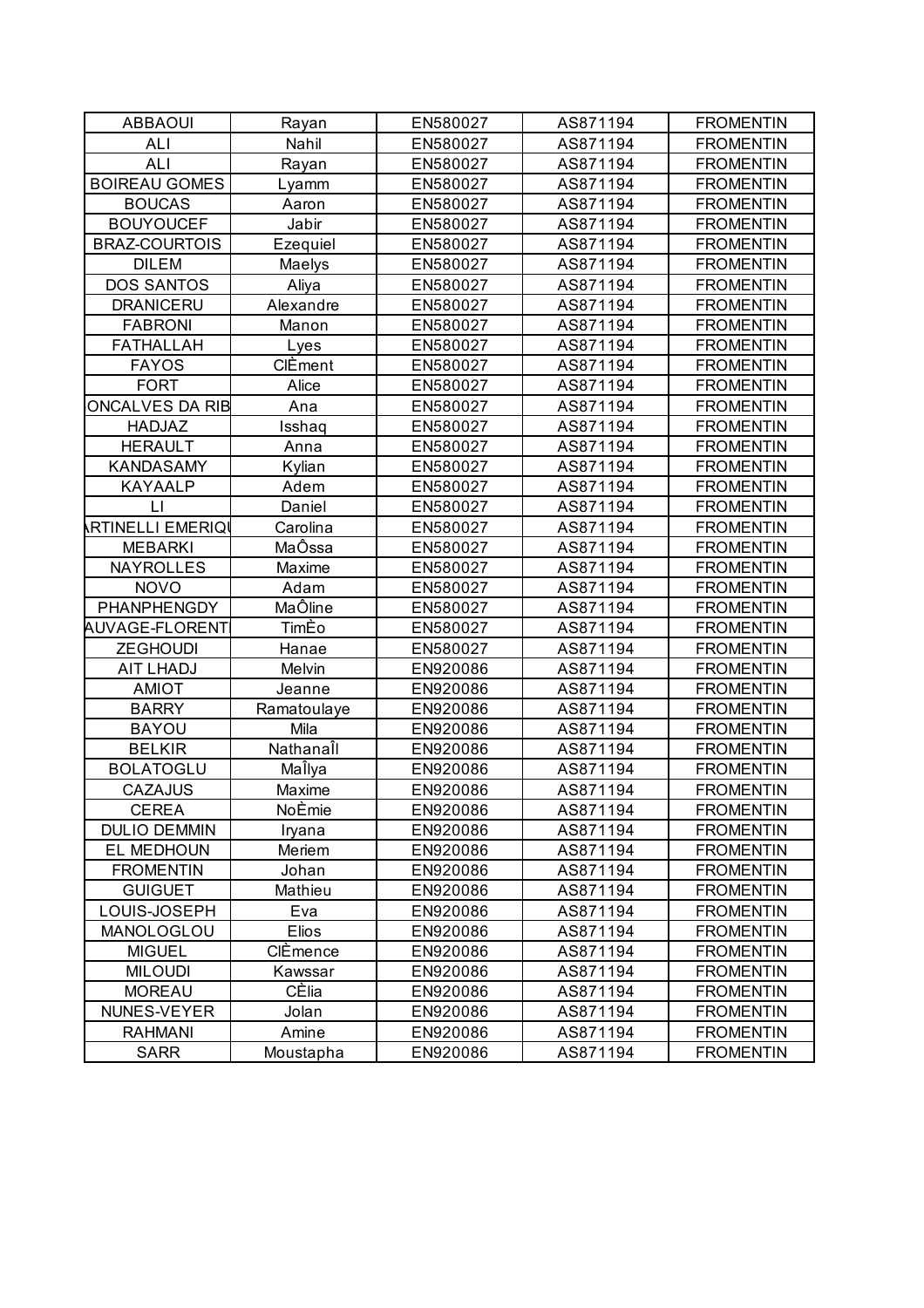| <b>Prenom Enseignant</b> | Ecole         | Ville                          | Date de naissance | Sexe           |
|--------------------------|---------------|--------------------------------|-------------------|----------------|
|                          |               |                                |                   |                |
|                          |               |                                |                   |                |
|                          |               |                                |                   |                |
| Helene                   |               | PABLO PICASSO LIMEIL BREVANNES | 04-06-2014        | M              |
| Helene                   |               | PABLO PICASSO LIMEIL BREVANNES | 08-01-2014        | М              |
| Helene                   |               | PABLO PICASSO LIMEIL BREVANNES | 05-09-2014        | F              |
| Helene                   |               | PABLO PICASSO LIMEIL BREVANNES | 19-04-2014        | M              |
| Helene                   |               | PABLO PICASSO LIMEIL BREVANNES | 21-01-2014        | F              |
| Helene                   |               | PABLO PICASSO LIMEIL BREVANNES | 12-06-2014        | M              |
| Helene                   |               | PABLO PICASSO LIMEIL BREVANNES | 08-06-2014        | F              |
| Helene                   |               | PABLO PICASSO LIMEIL BREVANNES | 21-08-2014        | F              |
| Helene                   |               | PABLO PICASSO LIMEIL BREVANNES | 07-08-2014        | M              |
| Helene                   |               | PABLO PICASSO LIMEIL BREVANNES | 09-11-2014        | $\overline{F}$ |
| Helene                   |               | PABLO PICASSO LIMEIL BREVANNES | 09-10-2014        | M              |
| Helene                   |               | PABLO PICASSO LIMEIL BREVANNES | 21-10-2014        | M              |
| Helene                   |               | PABLO PICASSO LIMEIL BREVANNES | 10-01-2014        | M              |
| Helene                   |               | PABLO PICASSO LIMEIL BREVANNES | 03-11-2014        | M              |
| Helene                   |               | PABLO PICASSO LIMEIL BREVANNES | 09-03-2014        | M              |
| Helene                   |               | PABLO PICASSO LIMEIL BREVANNES | 07-09-2014        | $\overline{F}$ |
| Helene                   |               | PABLO PICASSO LIMEIL BREVANNES | 20-08-2014        | M              |
| Helene                   |               | PABLO PICASSO LIMEIL BREVANNES | 30-11-2014        | F              |
| Helene                   |               | PABLO PICASSO LIMEIL BREVANNES | 28-11-2014        | M              |
| Helene                   |               | PABLO PICASSO LIMEIL BREVANNES | 31-10-2013        | F              |
| Helene                   |               | PABLO PICASSO LIMEIL BREVANNES | 28-07-2014        | M              |
| Helene                   |               | PABLO PICASSO LIMEIL BREVANNES | 11-12-2014        | $\overline{F}$ |
| Helene                   |               | PABLO PICASSO LIMEIL BREVANNES | 12-05-2014        | M              |
| Helene                   |               | PABLO PICASSO LIMEIL BREVANNES | 11-11-2014        | F              |
| Helene                   |               | PABLO PICASSO LIMEIL BREVANNES | 09-08-2013        | F              |
| Aurelie                  |               | PABLO PICASSO LIMEIL BREVANNES | 13-08-2014        | F              |
| Aurelie                  |               | PABLO PICASSO LIMEIL BREVANNES | 13-10-2014        | F              |
| Aurelie                  | PABLO PICASSO | LIMEIL BREVANNES               | 26-01-2014        | M              |
| Aurelie                  |               | PABLO PICASSO LIMEIL BREVANNES | 25-03-2014        | F              |
| Aurelie                  |               | PABLO PICASSO LIMEIL BREVANNES | 25-03-2014        | M              |
| Aurelie                  |               | PABLO PICASSO LIMEIL BREVANNES | 09-12-2014        | М              |
| Aurelie                  |               | PABLO PICASSO LIMEIL BREVANNES | 22-04-2014        | F              |
| Aurelie                  |               | PABLO PICASSO LIMEIL BREVANNES | 16-10-2014        | M              |
| Aurelie                  |               | PABLO PICASSO LIMEIL BREVANNES | 23-02-2014        | F              |
| Aurelie                  |               | PABLO PICASSO LIMEIL BREVANNES | 12-09-2014        | М              |
| Aurelie                  |               | PABLO PICASSO LIMEIL BREVANNES | 28-02-2013        | М              |
| Aurelie                  |               | PABLO PICASSO LIMEIL BREVANNES | 16-02-2014        | M              |
| Aurelie                  |               | PABLO PICASSO LIMEIL BREVANNES | 02-07-2014        | М              |
| Aurelie                  |               | PABLO PICASSO LIMEIL BREVANNES | 11-03-2014        | M              |
| Aurelie                  |               | PABLO PICASSO LIMEIL BREVANNES | 22-10-2014        | F              |
| Aurelie                  |               | PABLO PICASSO LIMEIL BREVANNES | 22-12-2014        | F              |
| Aurelie                  |               | PABLO PICASSO LIMEIL BREVANNES | 01-10-2014        | M              |
| Aurelie                  |               | PABLO PICASSO LIMEIL BREVANNES | 20-03-2014        | F              |
| Aurelie                  |               | PABLO PICASSO LIMEIL BREVANNES | 31-01-2014        | F              |
| Aurelie                  |               | PABLO PICASSO LIMEIL BREVANNES | 09-08-2014        | M              |
| Aurelie                  |               | PABLO PICASSO LIMEIL BREVANNES | 17-01-2014        | F              |
| Aurelie                  |               | PABLO PICASSO LIMEIL BREVANNES | 29-05-2014        | M              |
| Aurelie                  |               | PABLO PICASSO LIMEIL BREVANNES | 17-01-2014        | F              |
| Aurelie                  |               | PABLO PICASSO LIMEIL BREVANNES | 19-07-2014        | F              |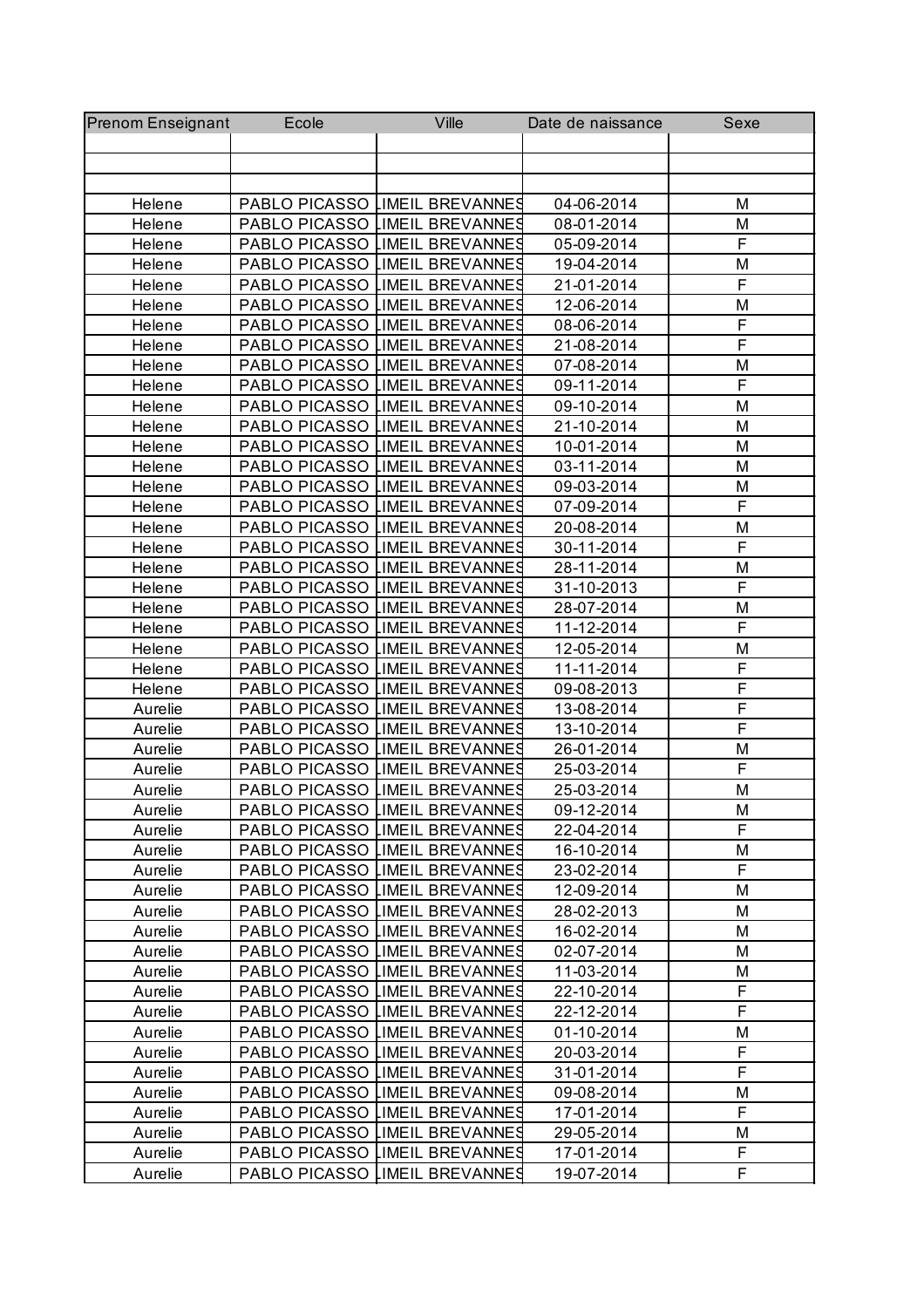| Sandrine | <b>BOIS CLARY</b> | <b>BOISSY ST LEGER</b> | 09-04-2014 | M           |
|----------|-------------------|------------------------|------------|-------------|
| Sandrine | <b>BOIS CLARY</b> | <b>BOISSY ST LEGER</b> | 06-12-2013 | M           |
| Sandrine | <b>BOIS CLARY</b> | <b>BOISSY ST LEGER</b> | 02-06-2014 | M           |
| Sandrine | <b>BOIS CLARY</b> | <b>BOISSY ST LEGER</b> | 11-01-2014 | M           |
| Sandrine | <b>BOIS CLARY</b> | <b>BOISSY ST LEGER</b> | 01-09-2013 | M           |
| Sandrine | <b>BOIS CLARY</b> | <b>BOISSY ST LEGER</b> | 30-09-2014 | M           |
| Sandrine | <b>BOIS CLARY</b> | <b>BOISSY ST LEGER</b> | 27-10-2014 | M           |
| Sandrine | <b>BOIS CLARY</b> | <b>BOISSY ST LEGER</b> | 02-12-2014 | F           |
| Sandrine | <b>BOIS CLARY</b> | <b>BOISSY ST LEGER</b> | 08-08-2014 | F           |
| Sandrine | <b>BOIS CLARY</b> | <b>BOISSY ST LEGER</b> | 24-06-2014 | M           |
| Sandrine | <b>BOIS CLARY</b> | <b>BOISSY ST LEGER</b> | 14-03-2014 | F           |
| Sandrine | <b>BOIS CLARY</b> | <b>BOISSY ST LEGER</b> | 15-03-2014 | M           |
| Sandrine | <b>BOIS CLARY</b> | <b>BOISSY ST LEGER</b> | 04-02-2014 | M           |
| Sandrine | <b>BOIS CLARY</b> | <b>BOISSY ST LEGER</b> | 26-02-2014 | F           |
| Sandrine | <b>BOIS CLARY</b> | <b>BOISSY ST LEGER</b> | 02-12-2014 | F           |
| Sandrine | <b>BOIS CLARY</b> | <b>BOISSY ST LEGER</b> | 07-03-2014 | M           |
| Sandrine | <b>BOIS CLARY</b> | <b>BOISSY ST LEGER</b> | 16-12-2014 | F           |
| Sandrine | <b>BOIS CLARY</b> | <b>BOISSY ST LEGER</b> | 11-08-2014 | M           |
| Sandrine | <b>BOIS CLARY</b> | <b>BOISSY ST LEGER</b> | 12-05-2013 | M           |
| Sandrine | <b>BOIS CLARY</b> | <b>BOISSY ST LEGER</b> | 25-02-2014 | M           |
| Sandrine | <b>BOIS CLARY</b> | <b>BOISSY ST LEGER</b> | 01-09-2013 | F           |
| Sandrine | <b>BOIS CLARY</b> | <b>BOISSY ST LEGER</b> | 28-09-2014 | F           |
| Sandrine | <b>BOIS CLARY</b> | <b>BOISSY ST LEGER</b> | 12-02-2014 | M           |
| Sandrine | <b>BOIS CLARY</b> | <b>BOISSY ST LEGER</b> | 09-02-2014 | M           |
| Sandrine | <b>BOIS CLARY</b> | <b>BOISSY ST LEGER</b> | 10-01-2014 | F           |
| Sandrine | <b>BOIS CLARY</b> | <b>BOISSY ST LEGER</b> | 04-09-2014 | M           |
| Sandrine | <b>BOIS CLARY</b> | <b>BOISSY ST LEGER</b> | 29-01-2014 | F           |
| HervÈ    | <b>BOIS CLARY</b> | <b>BOISSY ST LEGER</b> | 12-07-2015 | M           |
| HervÈ    | <b>BOIS CLARY</b> | <b>BOISSY ST LEGER</b> | 27-02-2014 | $\mathsf F$ |
| HervÈ    | <b>BOIS CLARY</b> | <b>BOISSY ST LEGER</b> | 15-09-2015 | $\mathsf F$ |
| HervÈ    | <b>BOIS CLARY</b> | <b>BOISSY ST LEGER</b> | 02-02-2014 | F           |
| HervÈ    | <b>BOIS CLARY</b> | <b>BOISSY ST LEGER</b> | 11-09-2014 | M           |
| HervÈ    | <b>BOIS CLARY</b> | <b>BOISSY ST LEGER</b> | 24-01-2014 | F           |
| HervÈ    | <b>BOIS CLARY</b> | <b>BOISSY ST LEGER</b> | 26-07-2014 | M           |
| HervE    | <b>BOIS CLARY</b> | <b>BOISSY ST LEGER</b> | 19-09-2014 | F           |
| HervÈ    | <b>BOIS CLARY</b> | <b>BOISSY ST LEGER</b> | 24-07-2015 | F           |
| HervÈ    | <b>BOIS CLARY</b> | <b>BOISSY ST LEGER</b> | 11-09-2014 | F           |
| HervÈ    | <b>BOIS CLARY</b> | <b>BOISSY ST LEGER</b> | 05-03-2014 | M           |
| HervÈ    | <b>BOIS CLARY</b> | <b>BOISSY ST LEGER</b> | 26-04-2015 | M           |
| HervÈ    | <b>BOIS CLARY</b> | <b>BOISSY ST LEGER</b> | 01-01-2015 | F           |
| HervÈ    | <b>BOIS CLARY</b> | <b>BOISSY ST LEGER</b> | 24-11-2015 | М           |
| HervÈ    | <b>BOIS CLARY</b> | <b>BOISSY ST LEGER</b> | 24-11-2014 | F           |
| HervÈ    | <b>BOIS CLARY</b> | <b>BOISSY ST LEGER</b> | 28-03-2014 | F           |
| HervÈ    | <b>BOIS CLARY</b> | <b>BOISSY ST LEGER</b> | 12-10-2014 | F           |
| HervÈ    | <b>BOIS CLARY</b> | <b>BOISSY ST LEGER</b> | 30-01-2014 | M           |
| HervÈ    | <b>BOIS CLARY</b> | <b>BOISSY ST LEGER</b> | 03-05-2014 | M           |
| HervÈ    | <b>BOIS CLARY</b> | <b>BOISSY ST LEGER</b> | 17-11-2014 | М           |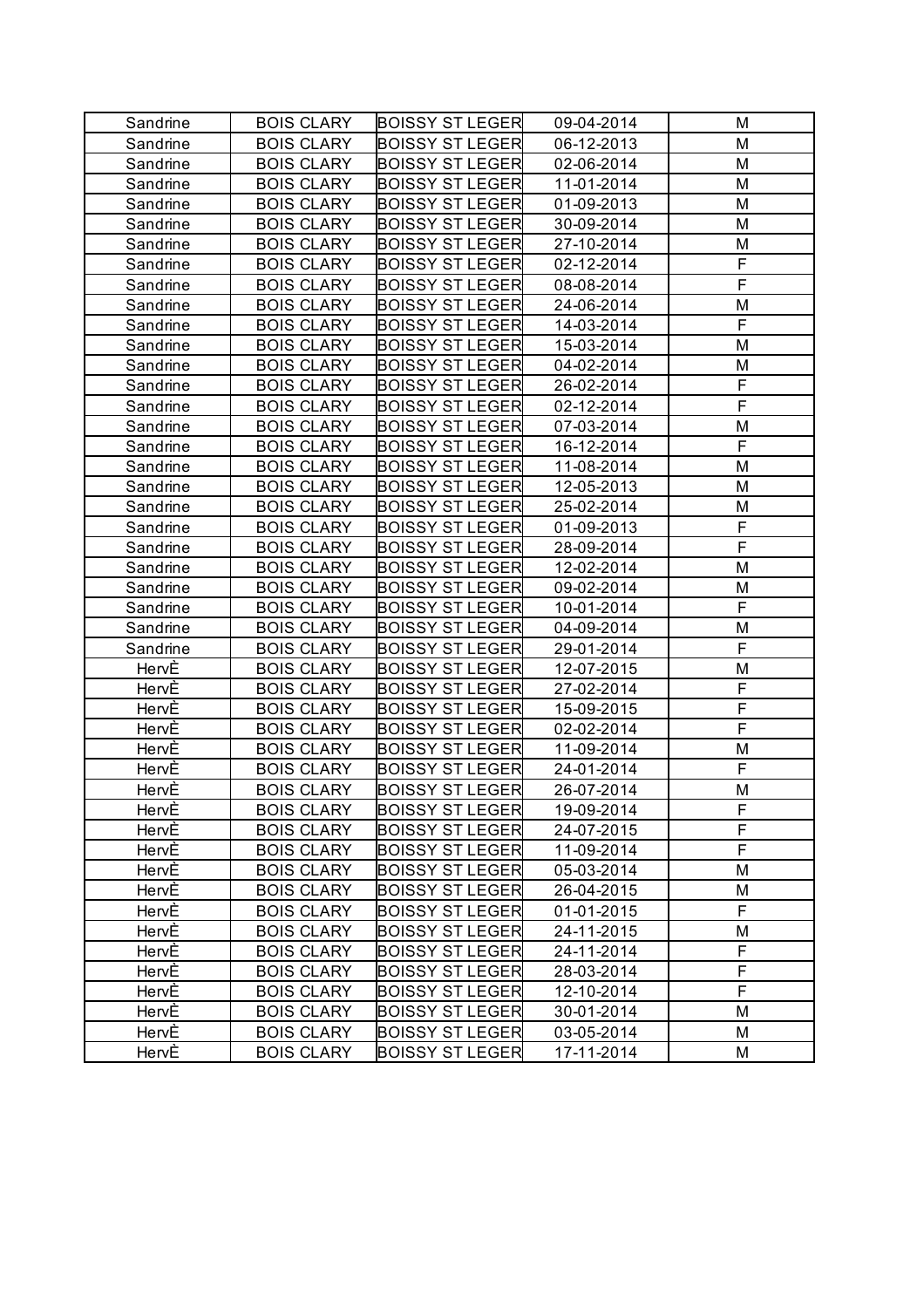| Code<br>Benevole<br>$\overline{\phantom{a}}$ | Civilite | Nom | nom | $\sim$ $\sim$ $\sim$<br>'inscription<br>⊃аτе |
|----------------------------------------------|----------|-----|-----|----------------------------------------------|
|                                              |          |     |     |                                              |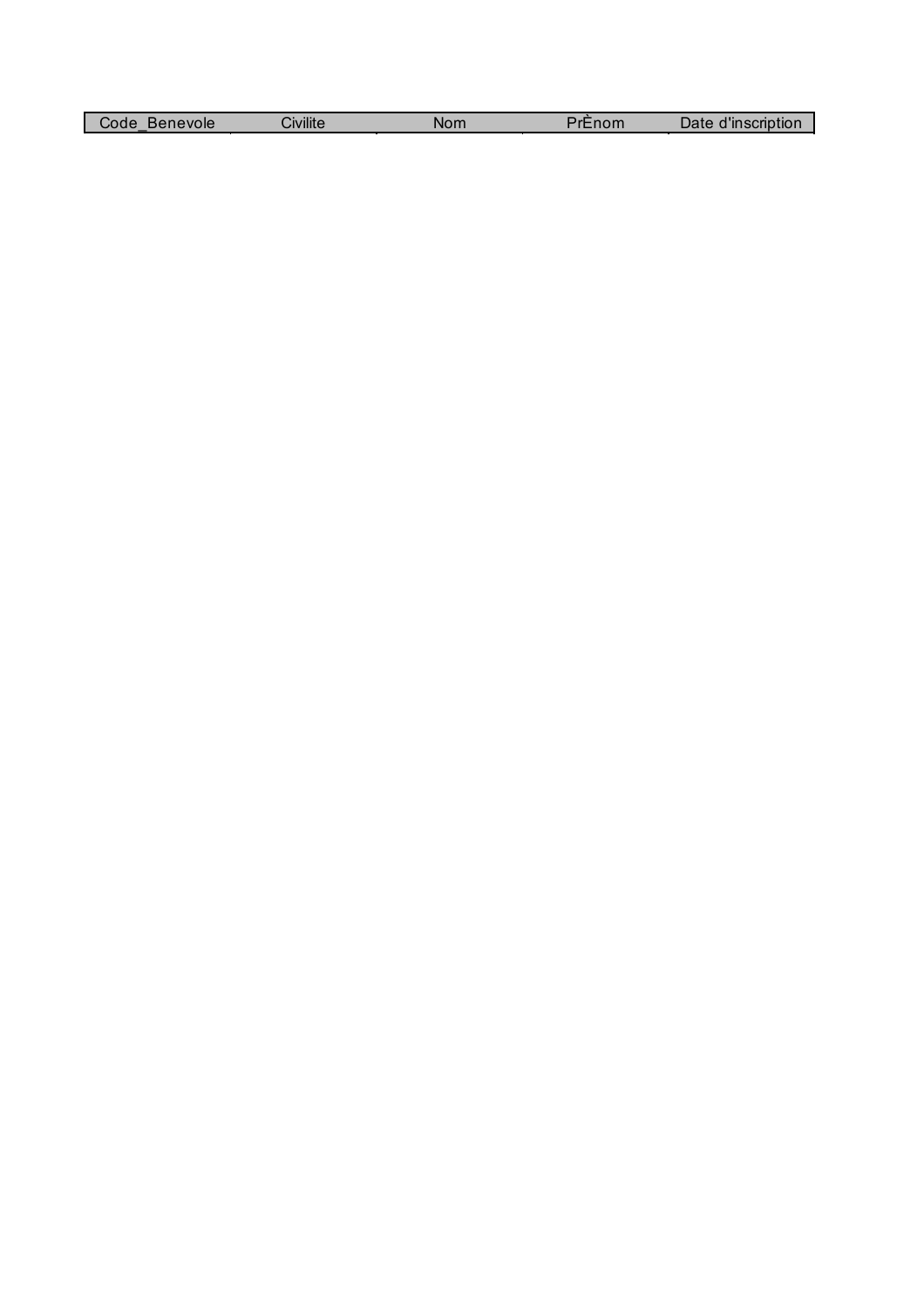| Heure inscription | Date derniere modif-leure derniere modit | Statut | AdhÉrent USEP |
|-------------------|------------------------------------------|--------|---------------|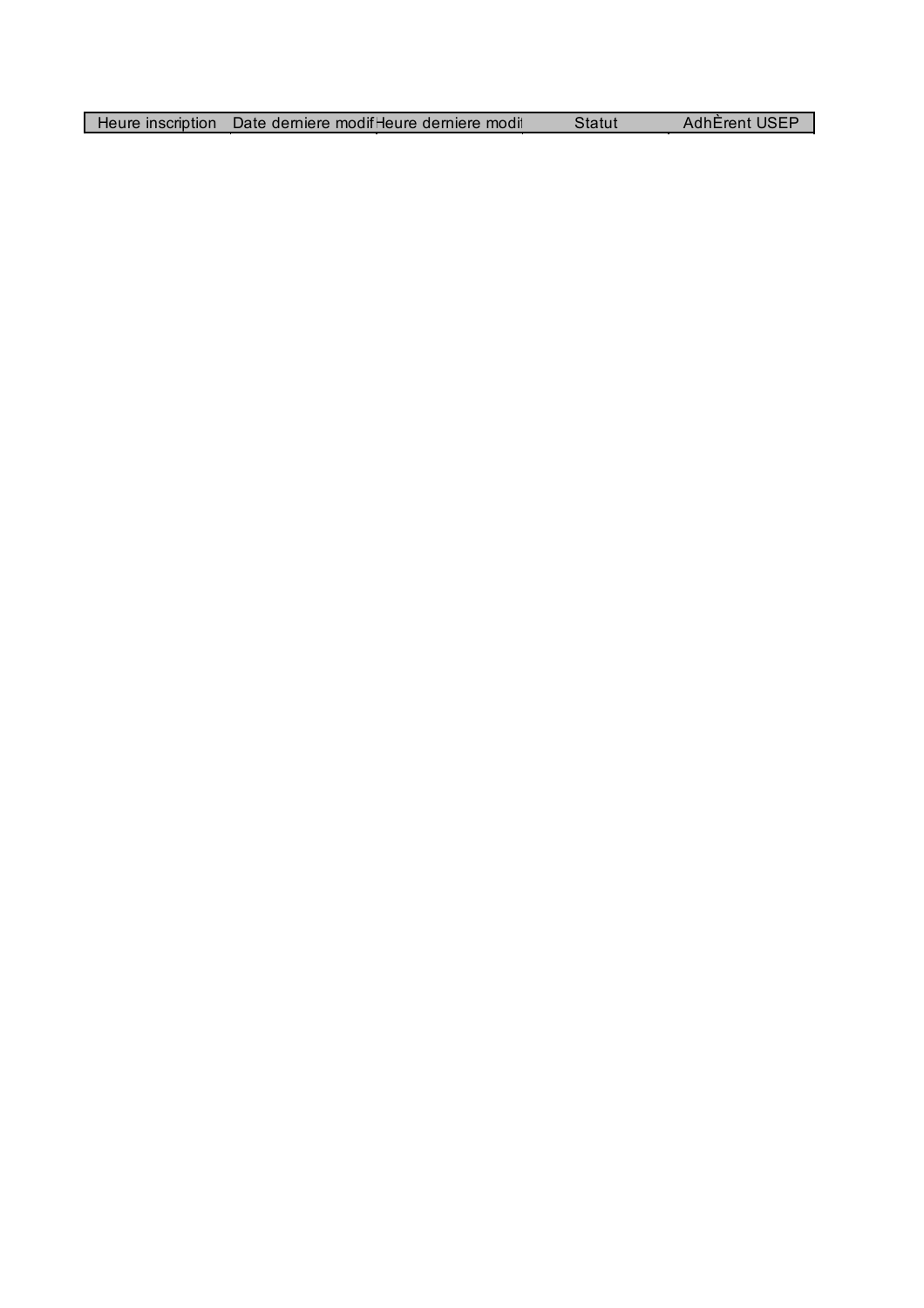| SEP<br>embre du v<br><b>HD</b> | resse | 'ostal<br>code | Ville | $\sim$ $\sim$<br>Circonscription |
|--------------------------------|-------|----------------|-------|----------------------------------|
|                                |       |                |       |                                  |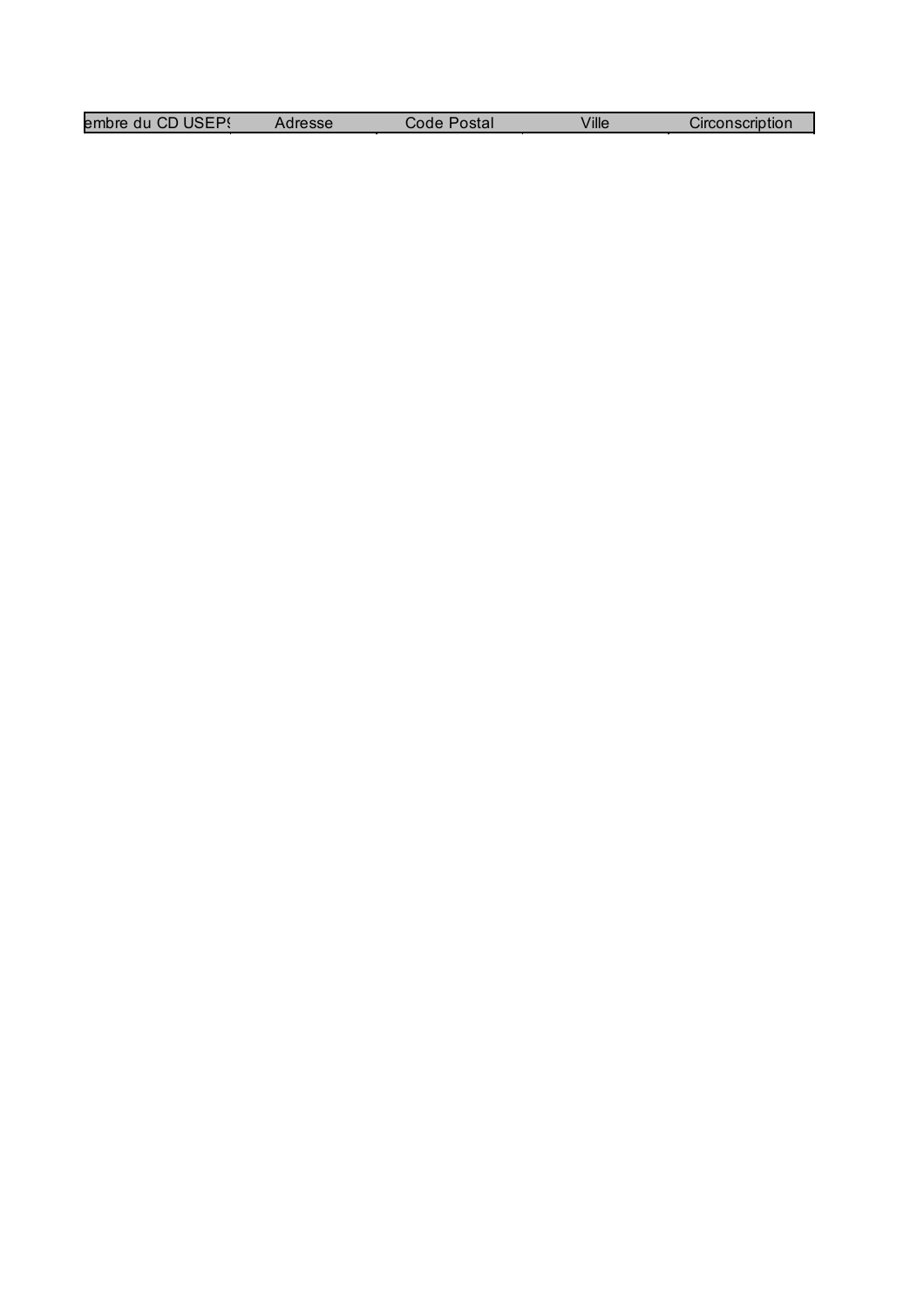| dresse. | ∖stal<br>Code | Ville | ⊿one∽<br>__ | ne<br>r ir<br>-- |
|---------|---------------|-------|-------------|------------------|
|         |               |       |             |                  |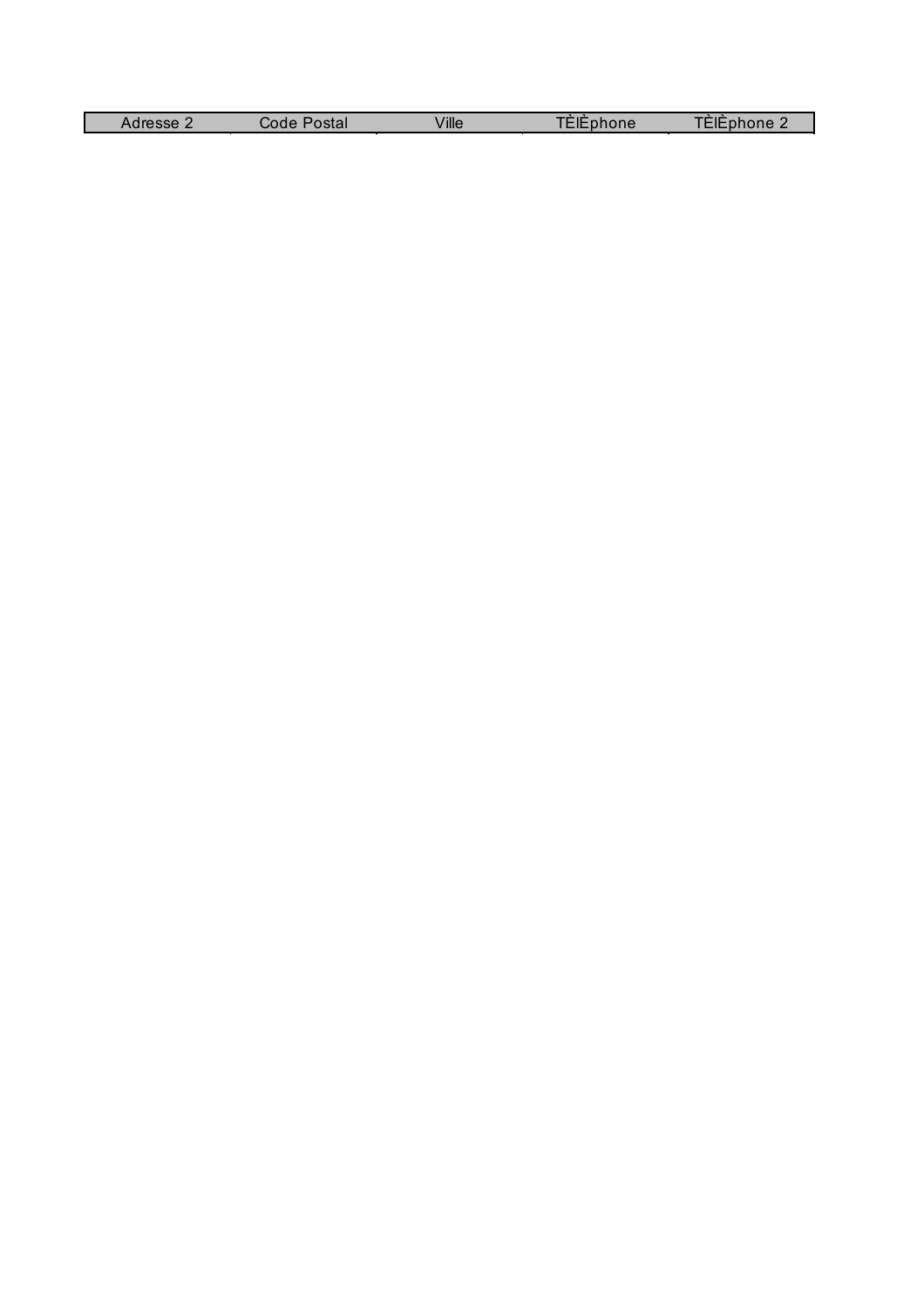| TÈlÈphone portable | Mail | Mail2 | Commentaire | la lettre d'information |
|--------------------|------|-------|-------------|-------------------------|
|--------------------|------|-------|-------------|-------------------------|